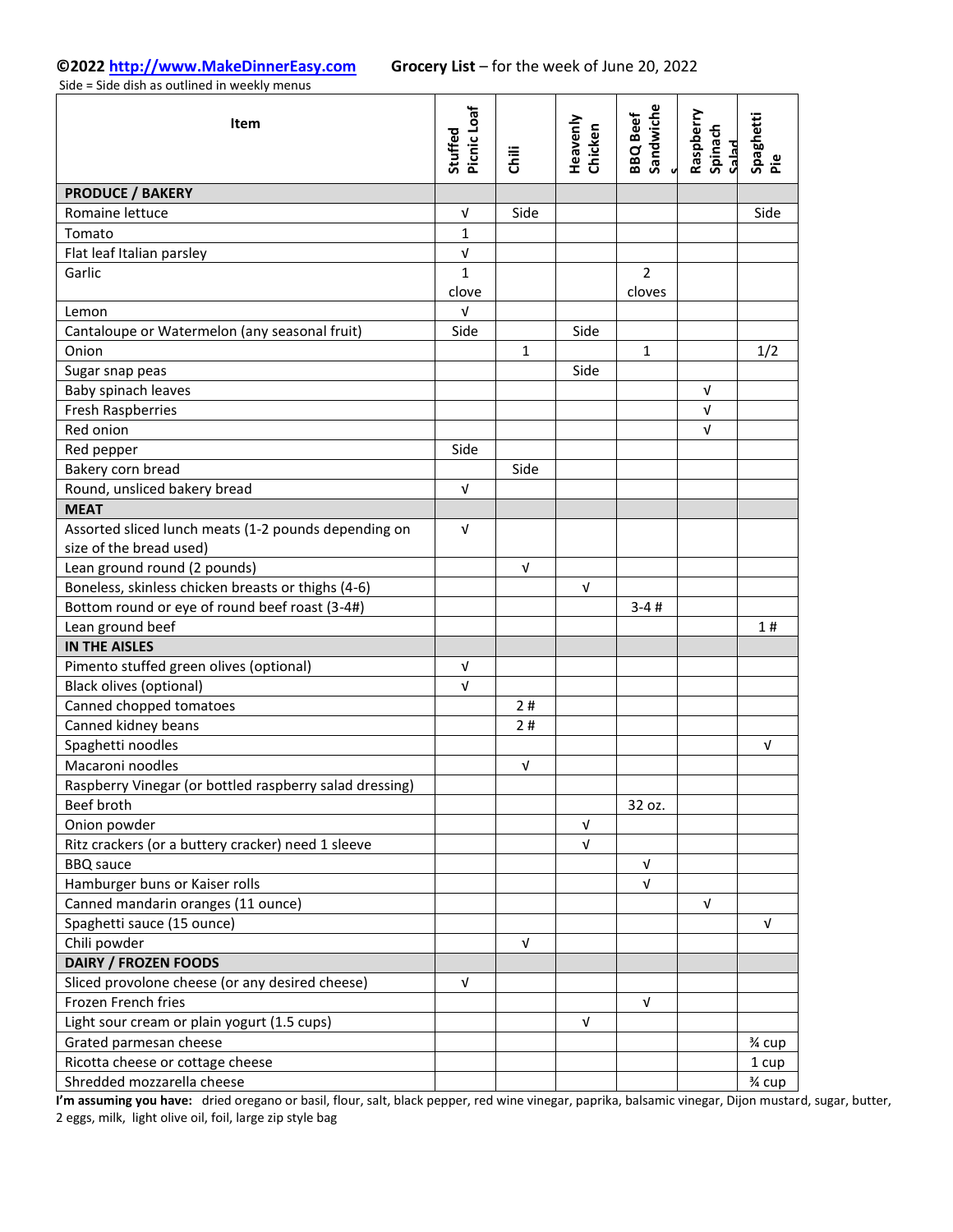### **Make Dinner Easy Recipe Summary for the Week of June 20, 2022**

### *Menus for This Week:*

*Stuffed Picnic Loaf with cantaloupe wedges and red pepper strips Speedy Chili served over pasta (Chili Mac) with cornbread and a side salad Heavenly Chicken served with fresh fruit and sugar snap peas Slow Cooker BBQ Beef Sandwiches served with a raspberry spinach salad and French fries Spaghetti Pie served with a side salad*

### **Recipes For This Week**

# **Stuffed Picnic Loaf**

1 large loaf of unsliced round bakery bread Sliced cheese (I usually use provolone, but use whatever you prefer) Assorted sliced lunch meats (I use salami and turkey) Romaine lettuce leaves 1 tomato, thinly sliced

**Olive salad:** (optional, you could use olive oil or mustard instead) ½ cup pimento-stuffed green olives, finely chopped ½ cup black olives, finely chopped 1/8 cup light olive oil 2 Tablespoons finely chopped flat leaf Italian parsley 1 garlic clove, minced 1 teaspoon dried oregano or basil

1 teaspoon fresh lemon juice

Prepare the olive salad by combining the olives, olive oil, parsley, seasoning and lemon juice in a medium sized bowl. Mix and set aside while you prepare the loaf.

Starting about 2 inches from the edge, cut a round circle, about 1 inch deep in the top of the unsliced, round bakery bread. Use your fingers to gently pry off this circle of bread, save this top. Using one hand, pull out the majority of the soft bread inside the loaf, while keeping the crust of the bread intact. You are removing the bread to make room for the meat and cheese. The bread you remove can be discarded or served as part of an appetizer with a soft cheese spread or a spinach dip.

Layer the inside of this bread bowl with your choice of meats, cheese or grilled veggies (see below). In order to prevent the bread from getting soggy, place the cheese on the bottom, then the lunch meat, then about 2 Tablespoons of the olive salad, a few more slices of cheese, then the tomatoes which have blotted with a paper towel and then the lettuce. Fill the bread bowl to the top with these items and replace the bread circle. Wrap the stuffed picnic loaf tightly in heavy duty aluminum foil and refrigerate with a heavy object on top to help compress the sandwich. I usually place the foil wrapped loaf on a plate, place another plate on top and then put in the refrigerator with several heavy cans on top. Refrigerate for at least 3 or up to 12 hours.

To serve, remove foil and cut into pie shaped wedges. I usually place frilly toothpicks at intervals around the bread before cutting so that each wedge will be held together by a toothpick.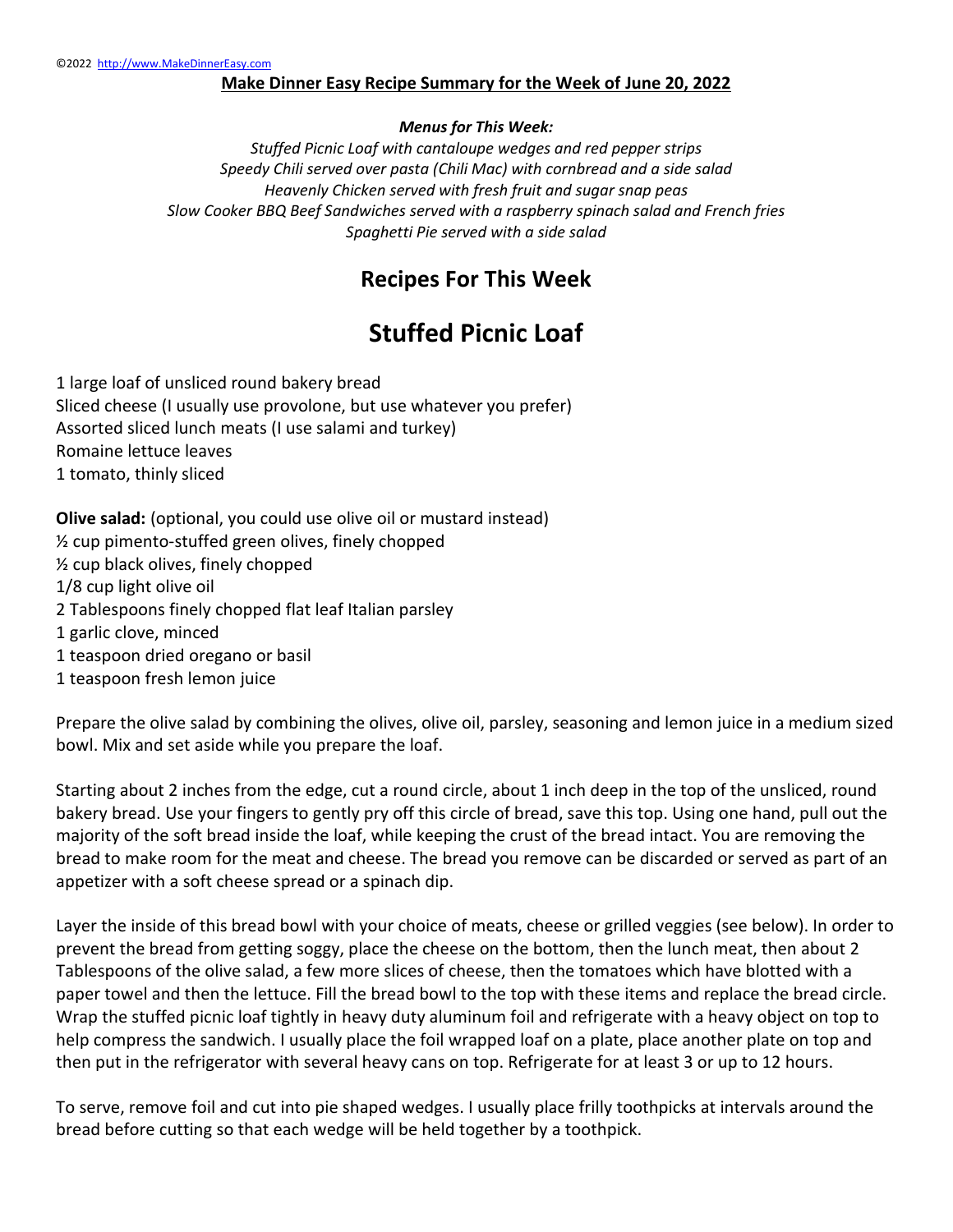### **Veggie Lovers Stuffed Picnic Loaf**

Prepare the same as above, except replace the lunch meats with grilled veggies. I like to brush veggies such as sliced zucchini, sliced red peppers, and sliced red onions with olive oil, salt and pepper and grill until tender crisp. You can do this on the grill or use a panni maker or George Foreman Grill to do this. You can also sauté them on the stove.

Serves 6-8 depending on the size of bread that you use

# **Speedy Chili**

(Prep Time: 10 minutes. Cooking Time: 30-45 minutes) (Can be made ahead or made ahead and frozen)

2# lean ground round 1 onion chopped 4 Tablespoons, flour 2 Tablespoons chili powder 2-4 teaspoons salt, or to taste 1/4 teaspoon black pepper 2 1lb cans chopped tomatoes 2 1lb cans kidney beans 4 teaspoons red wine vinegar

Place meat and onion in a large stock pot and brown very well. In a small bowl, combine flour, chili powder, salt and pepper and add to meat. Turn off heat and stir until flour is combined well. Add vinegar, tomatoes and liquid from beans and bring to a boil. Cook on med for 20 minutes. Add beans. Simmer until desired consistency. Serve with chopped onion, cilantro, sour cream and shredded cheese.

### **Heavenly Chicken**

- 4-6 boneless, skinless chicken breasts or chicken thighs
- 2 Tablespoons light olive oil
- 1 1/2 cups light sour cream or plain yogurt
- 1 teaspoon salt
- 1 teaspoon onion powder
- 1/2 teaspoon paprika
- 1 1/2 cups crushed ritz crackers (1 sleeve) or seasoned breadcrumbs
- 2 Tablespoons melted butter

Preheat the oven to 350'F. Line a rimmed cookie sheet with foil and spread the olive oil over the foil.

In a medium bowl or zip style bag, stir together the sour cream, salt, onion powder, and paprika. Add the chicken to this mixture and turn the chicken so that all sides are fully coated.

Place the crushed crackers or breadcrumbs in a large bowl and dredge each piece of chicken in the crumbs so that all sides are coated. Place the coated chicken on the prepared pan, drizzle the top of each piece with melted butter. Bake at 350'F for about 45 minutes or until the chicken reaches an internal temperature of 165'F.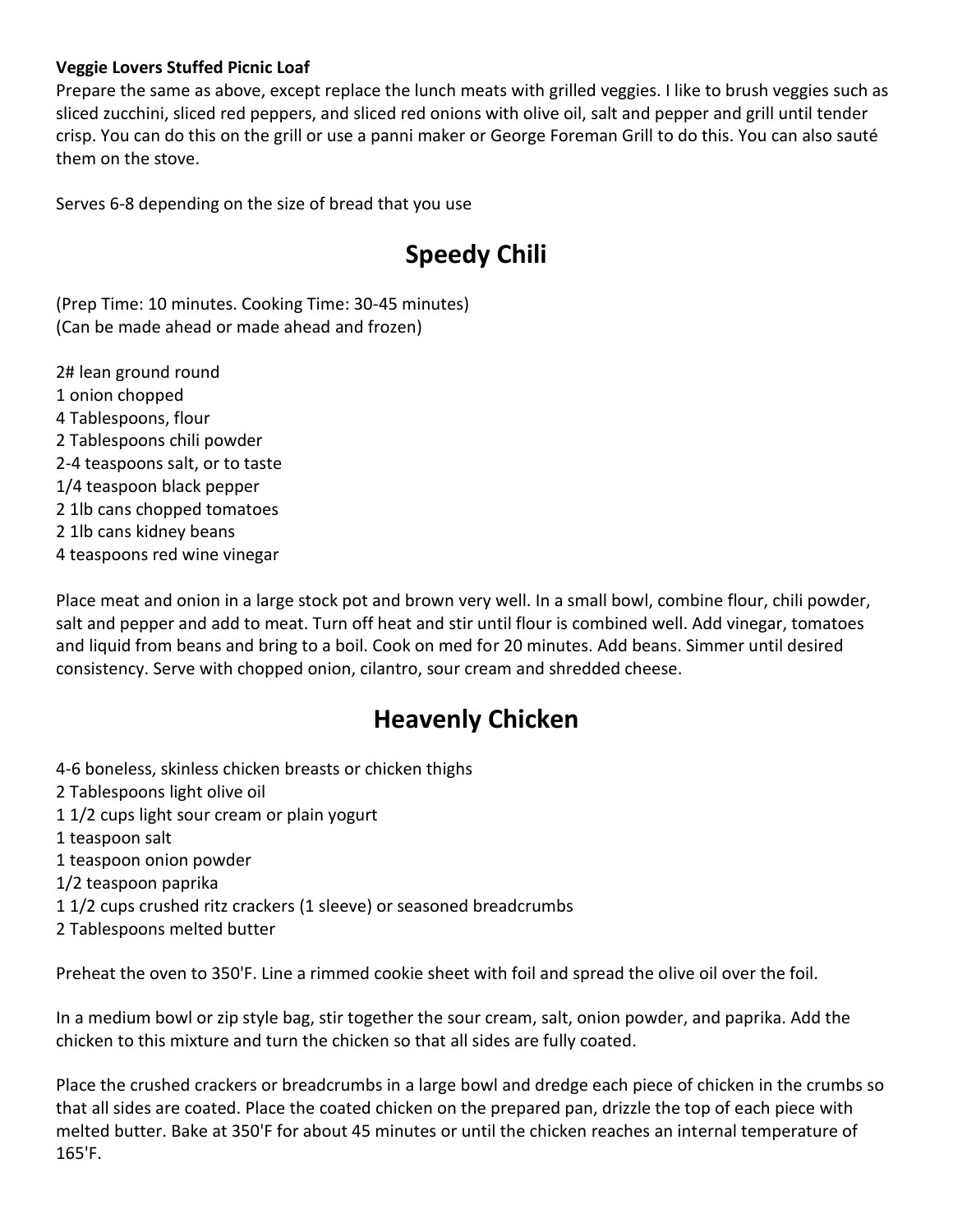## **Slow Cooker BBQ Beef Sandwiches**

Prep Time: 10 minutes. Cooking Time: 6-9 hours

- 3-4 pound bottom round beef roast 2 garlic cloves, minced 1 teaspoon freshly ground black pepper 1 teaspoon salt 1 onion, chopped 32 ounces, beef **broth** 2-3 cups BBQ sauce (amount needed based on your preference)
- 1. Rub garlic, salt and pepper into the roast
- 2. Place onion in the bottom of a slow cooker
- 3. Place roast on top of onions
- 4. Pour broth on top of roast
- 5. Cook on high 6 hours or on low 8-9 hours (meat should be fork tender and easy to shred)
- 6. Remove Roast and let cool slightly, remove any external fat (usually can scrape off with a fork
- 7. Discard broth and onions from slow cooker
- 8. Shred beef using 2 forks
- 9. Return meat to the slow cooker
- 10. Add BBQ sauce and stir

11. Cook on high for an additional 1-2 hours or until hot. (Instead of returning meat to the slow cooker you could also place meat and BBQ sauce into a casserole dish and bake covered at 350 for 30 minutes or until hot. 12. Serve on hamburger buns or Kaiser rolls

Serves 6

# **Raspberry Spinach Salad with Raspberry Vinaigrette**

#### **Salad**

Baby Spinach leaves Thinly sliced red onion Fresh Raspberries

#### **Raspberry Vinaigrette**

1/2 cup canola oil or light olive oil 4 Tablespoons raspberry vinegar 3 teaspoons granulated sugar 1/4 teaspoon Dijon mustard 1/4 teaspoon salt

Combine salad ingredients in a large bowl. In a separate bowl or cup, combine the vinaigrette ingredients. Add just enough dressing to lightly coat the spinach. Most likely you will not use all of the dressing but it will keep for at least a week in the refrigerator. Remember if you do use olive oil, it will solidify when cold but will return to its normal consistency when brought back to room temperature.